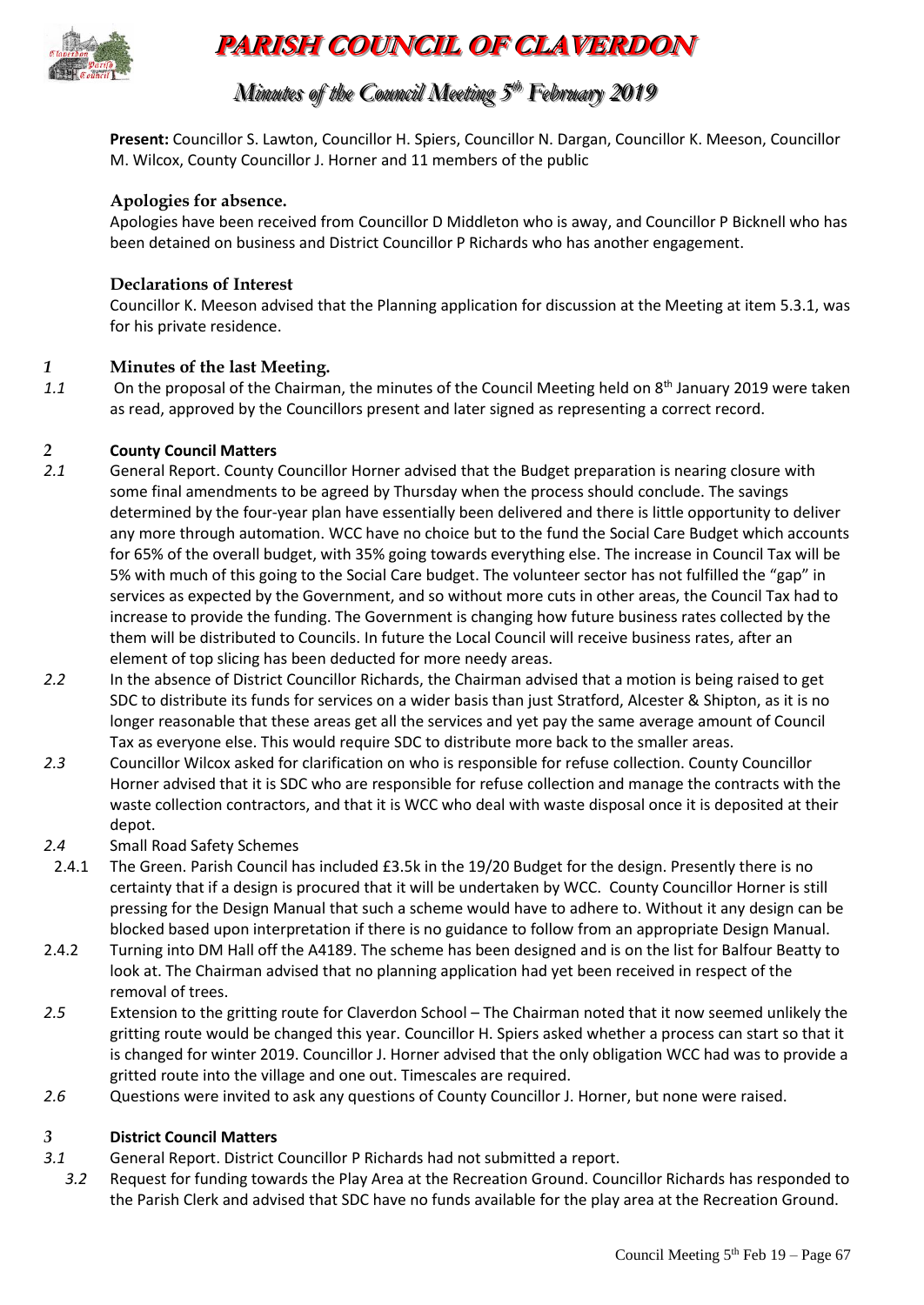#### *4* **Public Input**

*4.1* Mrs. Warren raised the issue of speeding along Ossetts Hole Lane, which is essentially a single-track lane, by vehicles using it as short cut and to avoid the speed limits through the Village. Mrs. Warren asked whether the Parish Council could alter the speed limit to say 40 or do something about the unrestricted highway signs before there was a serious accident. The Chairman was completely sympathetic to the situation highlighted by Mrs. Warren but advised that the Parish Council have no powers when drivers drive too fast for the conditions of the road and recommend that incidents should be reported to the Police. The Parish Council had tried repeatedly to secure speed reductions in other areas of The Village and failed because there were insufficient accidents to warrant a change according to the Police. It was recommended that those affected write to WCC and highlight the issue.

## *5* **Planning.**

- *5.1* Update on previously considered applications.
- 5.1.1 Four Winds, Kington Lane, Claverdon. 18/03464/VARY. Variation of conditions 2, 3, 4, 5 and 6 to delete conditions 3 and 5, to amend the plan numbers listed under condition 2 and to amend the wording of conditions 4 and 6 to refer to submitted plans/ details. Original description of development: Demolition of the existing buildings and outbuildings and the erection of a replacement dwelling including associated work, proposed gates and detached bat loft. The planning application was approved by SDC on  $21<sup>st</sup>$ January 2019.
- 5.1.2 Barnmoor Farm Kington Lane 18/03429/FUL. Replacement of existing outbuilding to form annexe and storage, ancillary to the main house, resurfacing of drive and courtyard with new garden walls, installation of ground array solar panels. The planning permission was approved with conditions on 23<sup>rd</sup> January 2019.
- 5.1.3 Crimble, Langley Road 18/03516/FUL. Single storey front, two storey side extension, & rear facing dormer window. The planning permission was approved by SDC on 28<sup>th</sup> January 2019.
- 5.1.4 The Old Butchers Shop- 18/02229/FUL & 18/02230/LBC. Alteration and extension to create a first floor 1 bedroom dwelling; alterations to existing dwelling. The new application has not be approved by the Conservation Officer and the Planners at SDC. As a result, SDC asked Claverdon Parish Council whether they wished to continue to support the application. After due consideration the Councillors advised that their original position of supporting the applications remained and the matter has been referred to Planning Committee by the responsible Planning Officer. The Chairman advised that it was 5 years since the current owners acquired the building & during that time 6 or 7 Planning Officers had passed opinion on the various planning applications submitted, with recent decisions being inconsistent with each other. The Chairman asked Councillors what, if anything, they would like to happen as the current position was that this application was going to Committee and he would be there supporting the application when the Parish Council had knowledge that the applicants ventured a scheme that they thought would be passed as opposed to the best scheme for the site. After debate amongst the Councillors on various issues and options, the Chairman suggested that the most appropriate course of action might be to seek a withdrawal of the plans by the applicant, and for the applicants to meet with Councillors to agree a scheme that would be fully supported by the Parish Council. The proposal was supported by the Councillors and it was agreed that the Chairman should approach the applicants on this basis, & also obtain the plans that they believe they have, that have been passed by SDC.

## *5.2* Applications Responded to Inter-meeting

5.2.1 Fieldway Langley Road – 18/03728/FUL. Demolition of dwelling and replacement with new dwelling. The Councillors, having reviewed the details of the application between Meetings, and after due consideration recorded a response of No Objection on 19th January 19.

## *5.3* Applications for Discussion at this meeting

- 5.3.1 14 Glebe Road, Claverdon 18/03807/FUL. Front porch & pitched roof. It was acknowledged by Councillors that ordinarily this change to the front porch and pitched roof would fall under permitted development and would not require a planning application. However, as the application was for a councillor's residence, full planning had to be submitted. Councillor K. Meeson remained silent whilst Councillors consider the application. After a review of the plans, & due consideration, the Councillors recorded a response of No Objection be submitted.
- 5.3.2 Yarningale House Yarningale Common 19/00229/FUL. Alterations to existing side extension and front garage, replacement of front porch with single storey front extension and installation of balcony to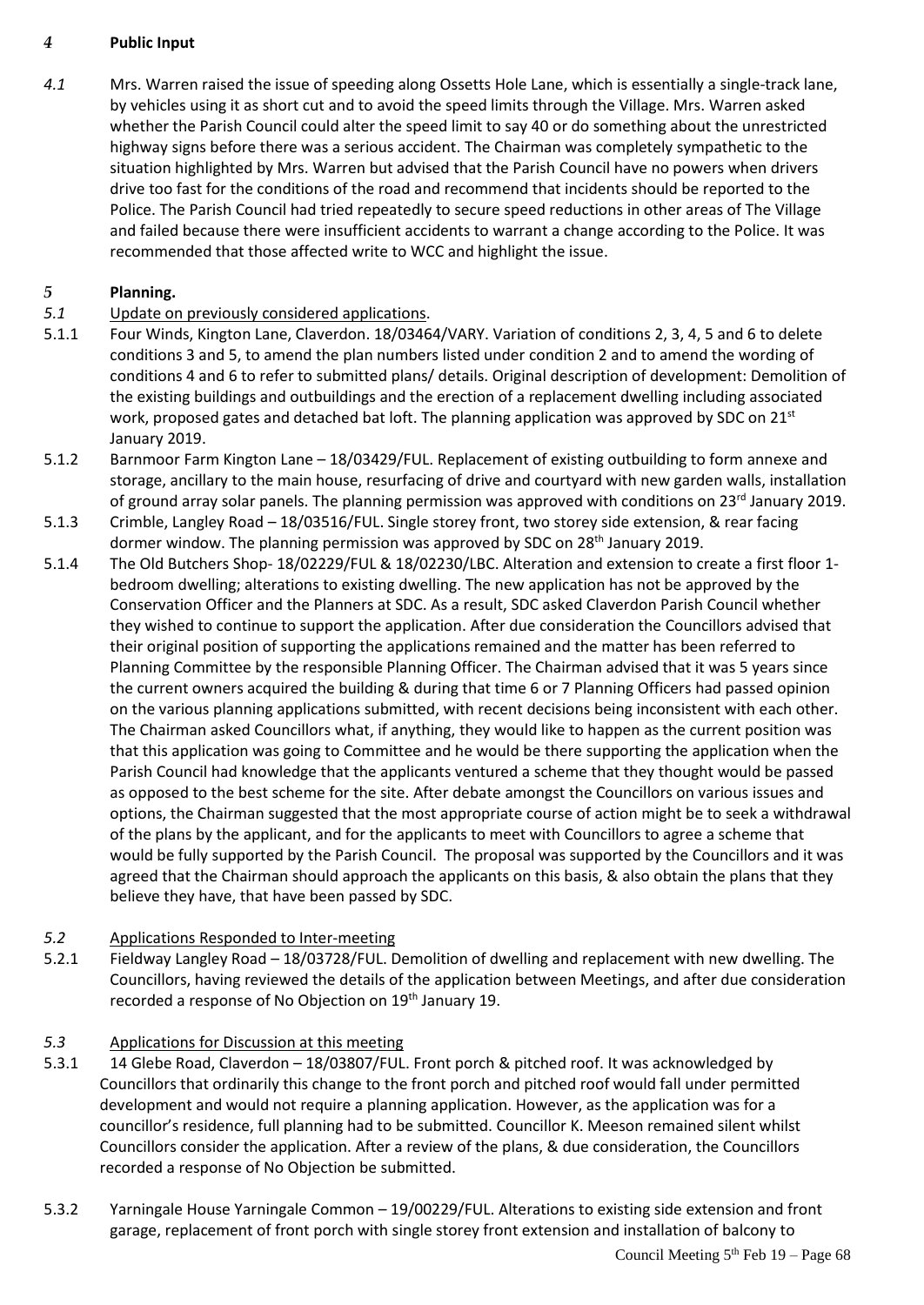existing rear extension. Electronic details of the planning application were received on 4<sup>th</sup> February, and as the Clerk had not received any hard copy plans, the Chairman instructed the matter to be considered between Councillors, on-line, once these were available, and prior to the deadline of 25<sup>th</sup> February 19.

#### *5.4* Other Planning Issues

5.4.1 Field off Henley Road A4189 between Kington Lane & Glenhurst Farm. The Enforcement Officer has spoken to the owner, and the Parish Clerk has received a verbal undertaking from the owner that the gates will be reinstated soon. The Chairman advised that the field is for agricultural use only and that the hardcore deposited on the verge will be removed.

#### *6* **Neighbourhood Plan**

6.1 On 31<sup>st</sup> January 2019 as part of the Regulation 16 submission consultation for the Neighbourhood Plan, SDC produced a small number of 'information packs' to be held at the Community Shop and another to be held by the Parish Clerk. This is in order that people who do not have access to a computer or prefer to read through paper copies of the associated documents, have an opportunity to do so prior to replying to the consultation. Those wishing to view the documentation can do so by visiting Community Shop during opening times or contact the Parish Clerk on 01926 842089 to arrange a convenient time to view the details.

#### *7* **Policing, CLASP & CASE**

- *7.1* Councillors considered the estimate provided for the installation of a further 2 ANPR cameras from Hadley Electrical Contractors Ltd., for £5445 plus VAT. Becky Muller and Les Edwards from CASE were present at the Meeting and explained that the quote would need reducing following recent changes to the requirements of one of the cameras. A revised quote will be sent to the Parish Clerk. It was explained to Councillors that CASE wished to remain with the same supplier as the already installed cameras as they had been helpful and supportive throughout the process and the cameras worked well. Linking two suppliers' equipment may lead to technical issues.
- *7.2* Councillor Wilcox asked CASE about their current funds and how would the ongoing running & maintenance of the system be financed. Becky Muller, as Treasurer explained that CASE has £5500 in their bank account and additional funds raised of £650.00. Fund raising would continue in the future. The Chairman advised that the Parish Council would not be able to provide any further funding over and above the amount of £5000 set aside.
- *7.3* Consideration by Councillors of the £5000 funding approved in principle at the Parish Council Meeting of 4<sup>th</sup> September 2018, for allocation to item 7.1 was considered by Councillors and upon the proposal of the Chairman, approved as expenditure to be allocated to the purchase of 2 further ANPR cameras to the maximum value of £5000. Les Edwards to agree the paperwork required with the Parish Clerk.
- 7.4 In the Parish Council Meeting of 8<sup>th</sup> January 19, the Parish Council supported assisting in the recovery of the VAT on the installation of the first 2 cameras. Councillors agreed that the supplier can invoice the Parish Council for these cameras and CASE will reimburse the net cost to the Parish Council.
- *7.5* The Chairman and Councillors thanked all the members of CASE for their hard work and the tremendous effort made by them to get the project to this point.

#### *8* **Recreation Field**

*8.1* Sport England – Progress has been made on 3 of the 4 sets of information required by Sport England. The Parish Council await details from the Sports Clubs to make the final submission to advance the "ring fenced" funds of £70k to the stage of allocation to the pavilion refurbishment project. Councillors acknowledged that the Recreation Ground needed registering with Land Registry and the Parish Clerk was instructed to secure registration via Moore Tibbits Solicitors. The Chairman advised that he had sought professional advice over the sale of Tattlebank wood and the recommendation was to sell in June or July, however, this did not adhere to the Sport England timescales for the ringfenced funds, of early May, at the latest. The Chairman asked Councillors to consider his wish to instruct Agents for an April auction. Councillor Dargan asked about any restrictions on the Council in considering the sale of the wood and was a public sale the only option? Councillor Wilcox advised, that however, it was sold, the Parish Council would need to consider a reserve. The Chairman agreed to hold a meeting of the Parish Council in camera to discuss the details that could not be made public and to decide on next steps along with any clawback clauses if the site was developed in the future.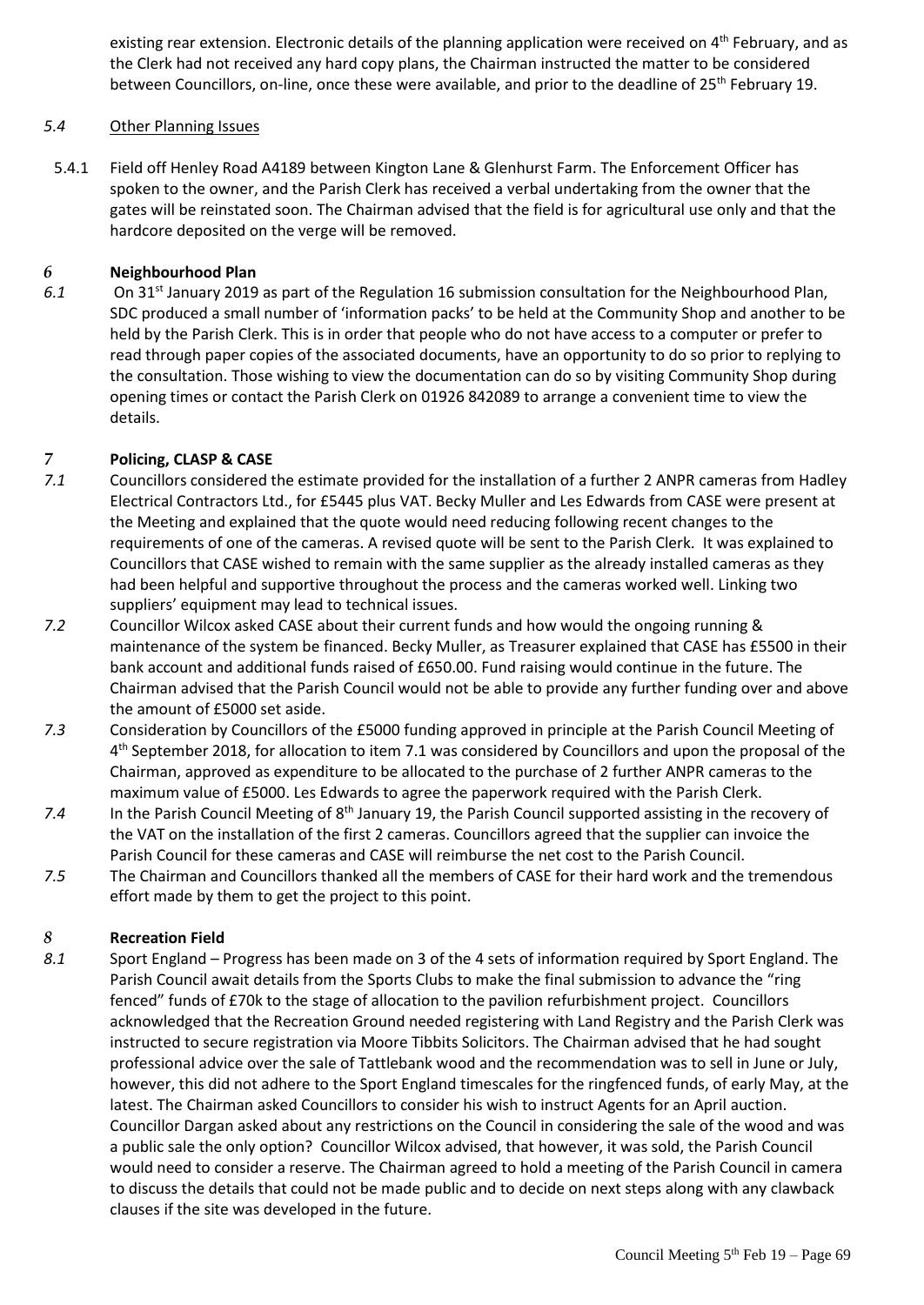- *8.2* WALC The application for £8k of grant funds towards the Play Area is set aside until the April funding review by WALC as they want to see how the balance of the funds can be obtained.
- *8.3* Emma Foulerton gave an update on feedback following displays by 2 proposed Playground providers on 8th January 2019. If the Playground companies did the groundworks, their costs would be much higher, but they are very specific about what is required for the surface to be safe. The feedback from residents showed that there was a belief that both companies would do a good job. Hags were easier to deal with, but Kompan had been very careful over the design around the tree. Emma wondered about some adult fitness equipment and whether there could be a little more space provided for this. The Chairman advised that the boundary for the play area had not officially been defined but that it was important to keep the playground linked to the pavilion. Emma advised that there was no where for the pledges received to be banked so that the tax could be recovered. The DM Hall Trustees were still looking into whether the Charities Commission would allow them to undertake the task. Councillor Spiers advised that DM Hall did not have a Treasurer at present. Councillor Wilcox said he would help with resource if that was the only block to it progressing. There had been a suggestion that the Parish Council open its own charity for fund raising. The concern Councillors had was professional assistance would be needed to set the Charity up, but that it was unlikely that it would be done in time to assist with the Playground. The Chairman requested that DM Hall Trustees continue with their permissions from the Charities Commission and hopefully this would provide the means to collect the funds, with the alternative being that Councillor M. Wilcox investigate the Parish Council setting up its own Charity for fund raising purposes for the future. Councillor Wilcox advised that a Solicitor must draft the Trust Deed. The Councillors had a pack of information on the Playground companies and the feedback to digest after the Meeting
- *8.4* Final costs need to be determined for the asbestos removal from the pavilion, the ground work and the cost of the extension & refurbishment of the pavilion.
- *8.5* Recreation Boundary hedge cutting has been approved and a date awaited

## *9* **Footpaths /Bridlepaths**

*9.1* The Boys' Club Field – Breach Lane. Claverdon Parish Council have heard nothing further from Ambition/UK Youth or their professional advisors, George F White following the meeting held on 5<sup>th</sup> December 18. Ambition have acknowledged receipt of the Offer made by Claverdon Parish Council for the site and a decision is awaited.

#### *10* **Yarningale Common**

- *10.1* Pot Holes on the access to The Homestead. The response received from the owners of the Homestead to repair the holes had been circulated to Councillors before the Meeting and following a discussion over options, Councillors Wilcox & Spiers supported the proposal that the Clerk was to place the matter in the hands of Moore Tibbits.
- *10.2* Easement for Holly Cottage **–** The Client Care letter received from Moore Tibbits was considered by Councillors and signed by the Chairman & Councillor Wilcox. It was accepted by Councillors that Moore Tibbits would impose a Chinese wall between the Solicitor acting for the owners and the Solicitor acting for the Parish Council as both parties used the same Moore Tibbits Solicitors.
- *10.3* Draft management Plan for Yarningale Common WCC have given a comprehensive response to the set of queries raised by Councillors. Councillors will review the response and provide the Clerk with any queries. Meanwhile the Ecologist at WCC will cost the proposed plan and provide an updated & more complete contract to the Parish Council.

#### *11* **Dorothea Mitchell Hall**

- *11.1* Consideration by Councillors of the 4 quotes already circulated for the replacement notice board currently situated outside DM Hall. Councillors reviewed the information, cost and quality of the proposed 4 boards from three different providers. The notice board accommodating 18 A4 notices from Arien Designs Ltd. costing £1368 plus VAT, uninstalled, was proposed by Councillor M. Wilcox and seconded by Councillors Dargan & Meeson.
- *11.2* Dorothea Mitchell Hall await a response from the Charities Commission as to their ability to hold public donations towards the play area at the recreation ground.

#### *12* **General Other matters including any arising from Earlier Meetings and not already covered.**

*12.1* Claverdon K6 Telephone Kiosk. S171 Application form requires completion to secure the license to remove the kiosk. A meeting will be arranged with Peter Morgan & David Hunt to review the form and the work to be undertaken. The Councillors will decide on the best outcome for the Kiosk once all the costs are known.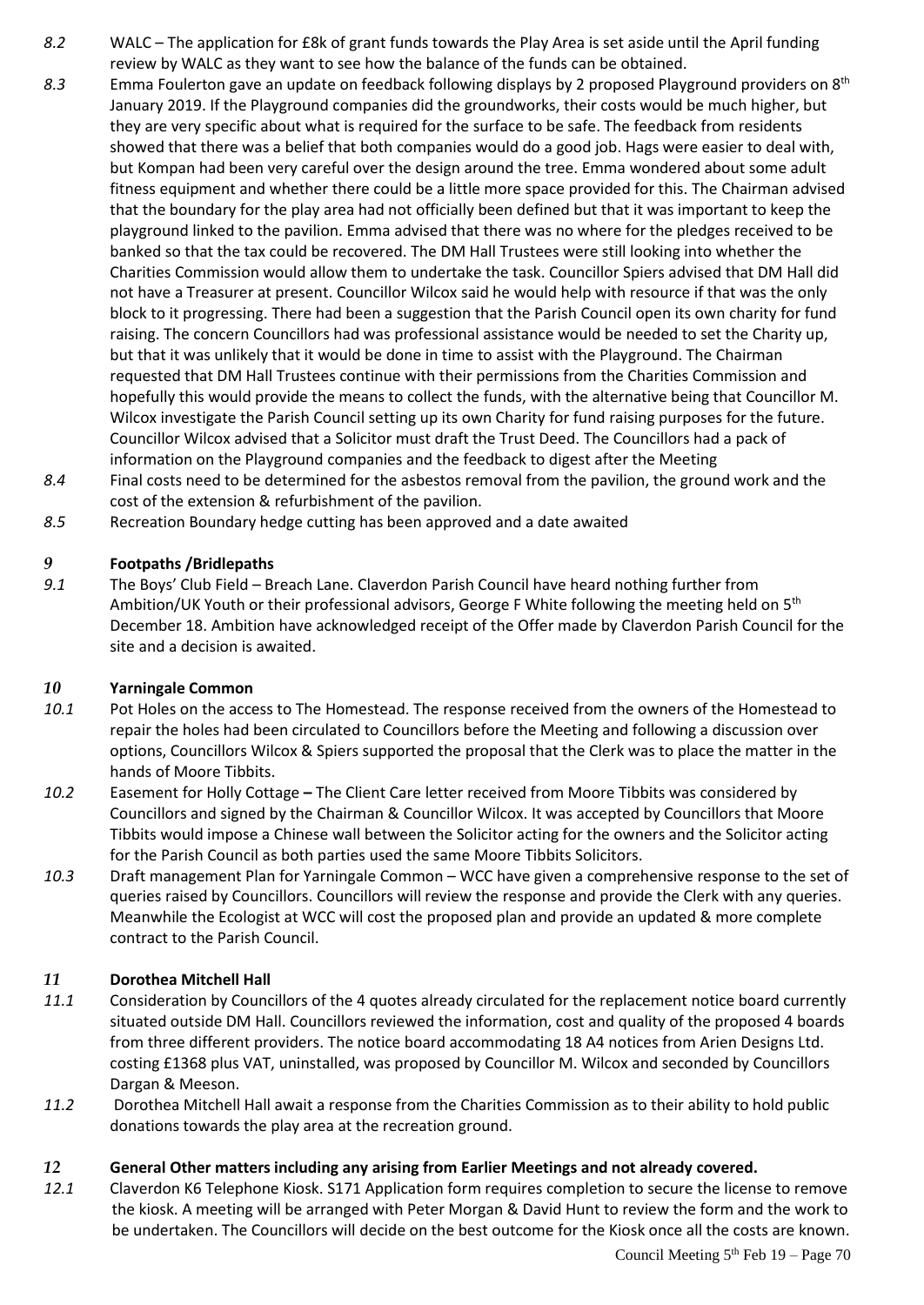- *12.2* Quotes from potential mowing companies for the mowing of the verges and Parish Council grounds are due to be submitted to the Parish Council by 4<sup>th</sup> February and will be circulated to Councillors shortly for consideration and possible approval at the Parish Council Meeting to be held on  $5<sup>th</sup>$  March 19.
- *12.3* Councillor Spiers advised that one of the school signs had been taken down. Councillors asked Councillor H. Spiers to ensure the School check that the signs are compliant with Highways Department.

#### *12.4* **Any Other Business.**

- 12.4.1 The Chairman invited any questions from the public. Susan Pitham, a neighbour to Holly Cottage, said she was concerned what legal advice the Parish Council were seeking. The Chairman explained that the Parish Council needed to certain that they understood the enhancements when compared to the existing Deed and that the Parish Council was entitled to take legal advice. Another neighbour asked about the development of the kennels at Holly Cottage. The Chairman stated that the Parish Council had not seen any plans associated with the development of the site, and therefore could not comment.
	- 12.4.2 Steve Day asked about the process now that the retrospective planning application for the field on Langley Road had been turned down at the SDC Planning Committee meeting. The Chairman, having represented the Parish Council at the meeting explained that it was likely that the applicant would put in an appeal, however, there were 4 points where the application was not in accordance with the Core Strategy and it had been denied by 7 of the 8 members of the committee. If there is no appeal, then the land must be returned to how it was, and that would be an Enforcement matter. In the meantime, there was nothing more for the Parish Council could do.

## *13* **Post Received**

## *Meeting 05 February 2019 - Correspondence*

## **13.01 Email from John Crossling attaching the NALC publication "Points of Light"**

The publication highlights achievements recorded on projects undertaken by Parish Council 's. Of the 150 recorded, just 2 related to Warwickshire & West Midlands.

- **13.02 FW: Alcester Police North SNT. Latest Weekly Report. 13th January 2019** Burglary Residential on Langley Road, Claverdon. Window of house smashed, and glass cleared away to allow the offender to get in. Nothing stolen. Found and reported 11th January
- **13.03 FW: Alcester Police North SNT. Latest Weekly Report. 20th January 2019** The latest report shows no recorded instances for Claverdon.
- **13.04 FW: Alcester Police North SNT. Latest Weekly Report. 27th January 2019** The latest report shows no recorded instances for Claverdon.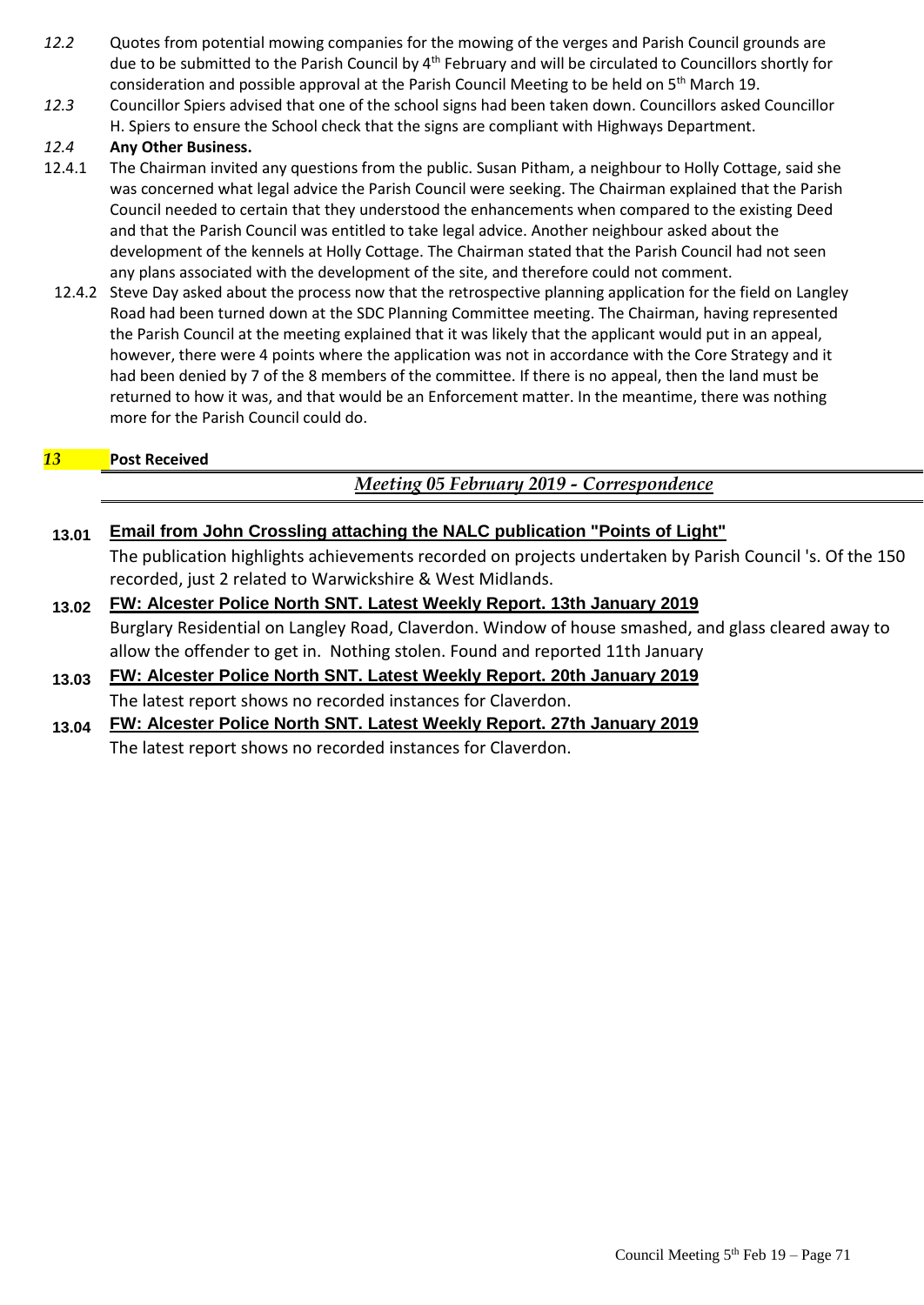#### *14* **Finance**

*14.1* After consideration by Councillors & upon the proposal of the Chairman, payments due as listed below, together with the account projection to the end of February 19, were approved by all Councillors present.

|           |                                                                                                                      |           | Current Account |               | Deposit         |            |
|-----------|----------------------------------------------------------------------------------------------------------------------|-----------|-----------------|---------------|-----------------|------------|
| Date      | <b>Item</b>                                                                                                          | Cheque No | <b>Deposits</b> | <b>Debits</b> | <b>Accounts</b> | Total      |
| 31 Jan 19 | <b>Balance</b>                                                                                                       |           | £35,226.40      |               | £41,041.32      | £76,267.72 |
|           | <b>Payments for Approval</b>                                                                                         |           |                 |               |                 |            |
| 5 Feb 19  | 2019 charge to Parish Council for Chairman's article in<br>Parish News                                               | 2247      |                 | £315.00       |                 | (E315.00)  |
| 5 Feb 19  | Clerk's net salary for January 19                                                                                    | 2248      |                 | £557.13       |                 | (E557.13)  |
| 5 Feb 19  | Course Fee for NALC Update on Current Issues                                                                         | 2249      |                 | £30.00        |                 | (E30.00)   |
| 5 Feb 19  | Fencing Repair at Yarningale Common & Gate & fence                                                                   | 2250      |                 | £260.00       |                 | (E260.00)  |
| 5 Feb 19  | repair at Recreation Ground<br>Neighbourhood Plan Consultant Fees for producing Basic<br><b>Conditions Statement</b> | 2251      |                 | £486.00       |                 | (E486.00)  |
| 15 Feb 19 | Water Plus. Water at Recreation Ground                                                                               | DD        |                 | £26.43        |                 | (E26.43)   |
| 4 Dec 18  | Cancellation of Chq for CPC article space in Parish<br>Magazine for 2019. Re. issued on chq no 2247                  | 2235      |                 | (E315.00)     |                 | £315.00    |
|           | <b>Item</b>                                                                                                          | Amount    |                 |               |                 |            |
|           | Renewal of Microsoft Office 365 Subscription                                                                         | £79.99    |                 |               |                 |            |
|           | Office Allowance                                                                                                     | £18.00    |                 |               |                 |            |
|           | Postage & Recorded Delivery costs                                                                                    | £9.83     |                 |               |                 |            |
|           | Travel including 52.8 Vehicle Miles                                                                                  | £23.76    |                 |               |                 |            |
|           | HP Instant Ink Charges to 12-01-19                                                                                   | £15.99    |                 |               |                 |            |
|           | Stationary - Printer paper & Pens                                                                                    | £6.60     |                 |               |                 |            |
|           | Land Registry Searches                                                                                               | £6.00     |                 |               |                 |            |
|           | Total                                                                                                                | £160.17   |                 |               |                 |            |
| 5 Feb 19  | Clerk's Expenses for January 2019                                                                                    | 2252      |                 | £160.17       |                 | (E160.17)  |
|           |                                                                                                                      |           |                 |               |                 |            |
|           | <b>Receipts and/or Transfers</b>                                                                                     |           |                 |               |                 |            |
| 16 Jan 19 | Second half of 18/19 Football Season Fee                                                                             |           | £130.00         |               |                 | £130.00    |
|           | Interest on Reserve and Deposit Accounts                                                                             |           |                 |               | £0.05           | £0.05      |
| 28 Feb 19 | <b>Projected Balance</b>                                                                                             |           | £33,836.67      |               | £41,041.37      | £74,878.04 |

14.2 Consideration of the 19/20 Budget and the forecast for 20/21 & 21/22 for approval by Councillors. Councillors having reviewed the Budget and Forecast, on the proposal of Councillor M. Wilcox , approved the Claverdon Parish Council Budget 19/20 and Forecast for the 20/21 & 21/22.

#### *15* **Meeting Dates**

15.1 Dates agreed are: 5<sup>th</sup> March 2019, 2<sup>nd</sup> April 2019, 14<sup>th</sup> May 2019 (Annual Meeting & Parish Council Meeting), 4<sup>th</sup> June 2019, 2<sup>nd</sup> July 2019, 3<sup>rd</sup> September 2019, 1<sup>st</sup> October 2019, 12<sup>th</sup> November 2019 (a delay due to the first Tuesday of the month being Bonfire Night) & 3<sup>rd</sup> December 2019.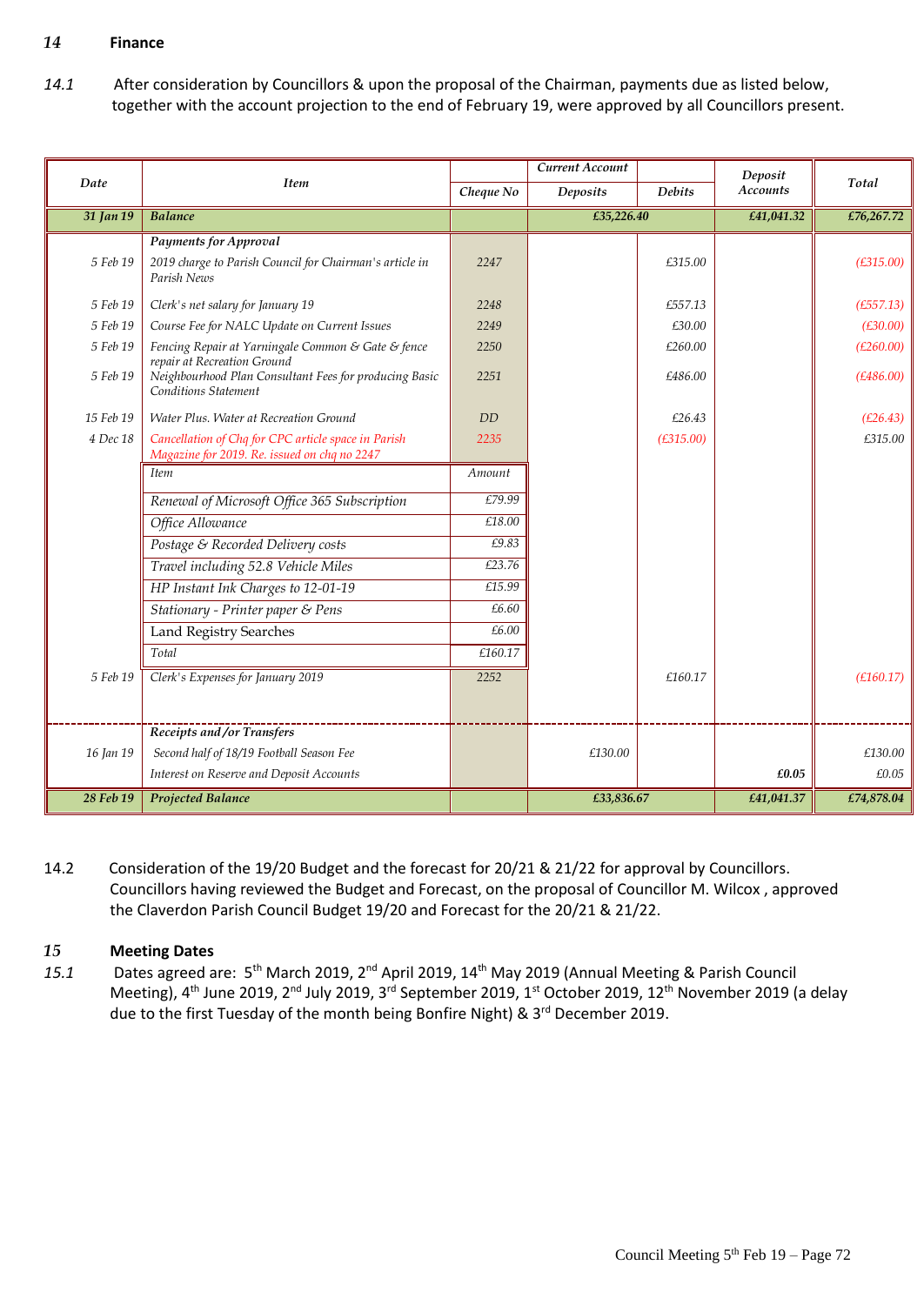| <b>ITEM 14.2 - MEETING</b><br><b>AGENDA 5/2/19</b> | 2019 - 2020 Proposal |             | Projection for 2020 - 2021 |              |             | <b>Projection for 2021 - 2022</b> |             |             |                                   |
|----------------------------------------------------|----------------------|-------------|----------------------------|--------------|-------------|-----------------------------------|-------------|-------------|-----------------------------------|
| Item                                               | Anticipated          | Contingency | Total Incl.<br>Contingency | Anticipated  | Contingency | <b>Total Incl.</b><br>Contingency | Anticipated | Contingency | <b>Total Incl.</b><br>Contingency |
| <b>Receipts</b>                                    |                      |             |                            |              |             |                                   |             |             |                                   |
| Precept                                            | £30,000              |             | £30,000                    | £30,000      |             | £30,000                           | £31,000     |             | £31,000                           |
| Recreation Field                                   | £770                 |             | £770                       | £785         |             | £785                              | £801        |             | £801                              |
| <b>Bank Interest</b>                               | £50                  |             | £50                        | £60          |             | £60                               | £75         |             | £75                               |
| Wayleave income                                    | £277                 |             | £277                       | £277         |             | £277                              | £277        |             | £277                              |
| Play Areas Grants and<br>Fundraising               | £50,000              | 7200        | £57,200                    |              |             | $\Omega$                          |             |             | £0                                |
| Pavilion Re-build Grants                           | £119,000             | 16000       | 135000                     |              |             | $\Omega$                          |             |             | $\Omega$                          |
| Grant applications - Project to<br>be determined   |                      | 1000        | 1000                       |              |             |                                   |             |             |                                   |
| Verges mowing reclaim from<br><b>SDC</b>           | £1,200               |             | £1,200                     | £1,000       |             | £1,000                            | £1,000      |             | £1,000                            |
| Neighbourhood Plan                                 |                      |             | £0                         | $\pounds0$   |             | £0                                |             |             | £0                                |
| Miscellaneous                                      |                      |             | £0                         | $\mathbf{0}$ |             | £0                                |             |             | £0                                |
| VAT Reclaimed                                      | £37,425              |             | £37,425                    | £3,000       |             | £3,000                            | £3,200      |             | £3,200                            |
| <b>Total Income</b>                                | £238,722             | £24,200     | £262,922                   | £35,122      | £0          | £35,122                           | £36,353     | £0          | £36,353                           |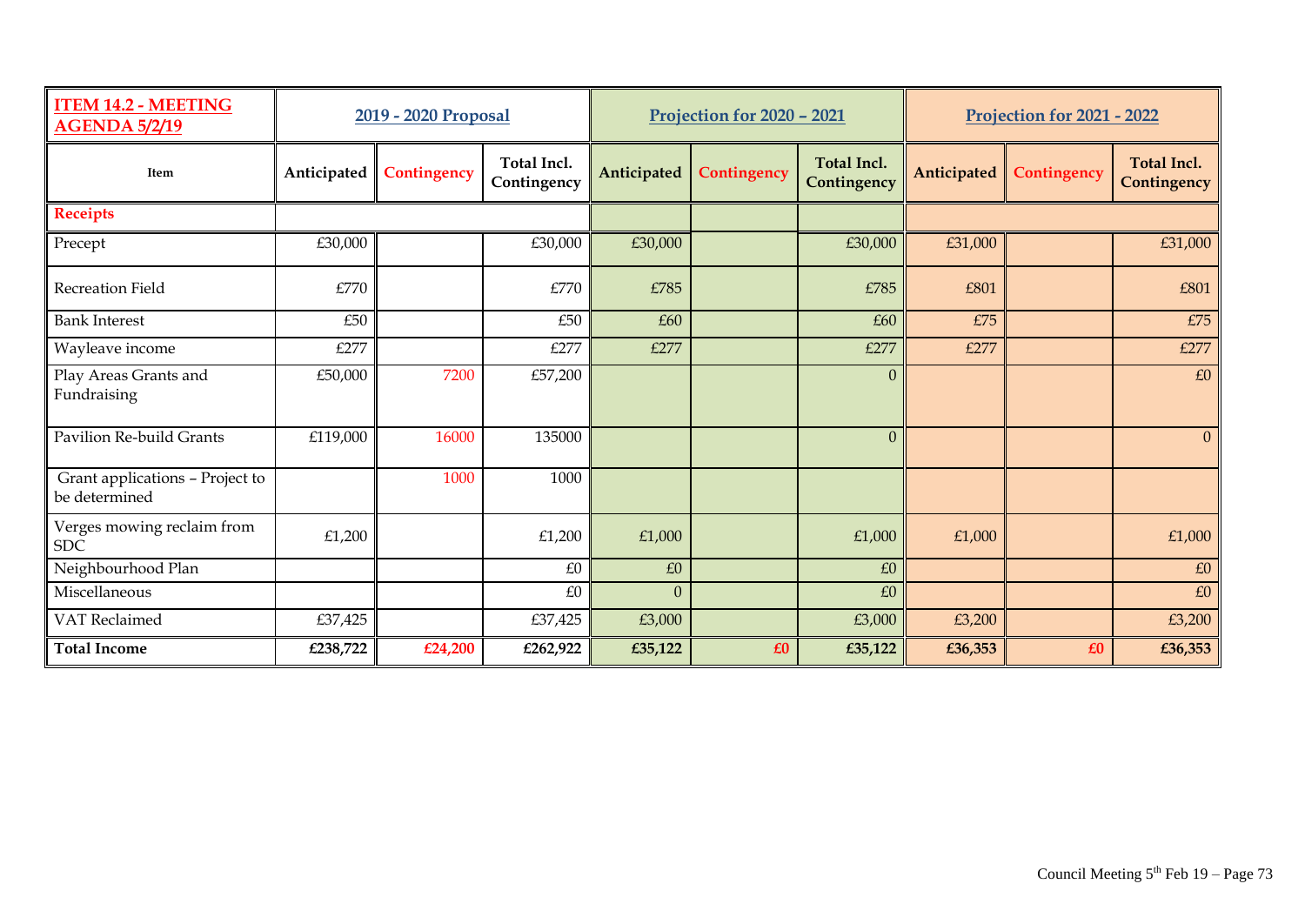| Item                                                                    | Anticipated          | Contingency | Total Incl.<br>Contingency | Anticipated | Contingency | <b>Total Incl.</b><br>Contingency | Anticipated | Contingency | <b>Total Incl.</b><br>Contingency |
|-------------------------------------------------------------------------|----------------------|-------------|----------------------------|-------------|-------------|-----------------------------------|-------------|-------------|-----------------------------------|
|                                                                         |                      |             |                            |             |             |                                   |             |             |                                   |
| <b>Expenditure</b>                                                      |                      |             |                            |             |             |                                   |             |             |                                   |
| Administration                                                          |                      |             |                            |             |             |                                   |             |             |                                   |
| Clerk's Salary                                                          | £8,250               |             | £8,250                     | £8,500      |             | £8,500                            | £8,750      |             | £8,750                            |
| Clerk's & Admin Expenses                                                | £1,100               |             | £1,100                     | £1,150      |             | £1,150                            | £1,200      |             | £1,200                            |
| <b>Total Administration</b>                                             | £9,350               | £0          | £9,350                     | £9,650      | £0          | £9,650                            | £9,950      | £0          | £9,950                            |
|                                                                         | 2019 - 2020 Proposal |             | Projection for 2020 - 2021 |             |             | <b>Projectio for 2021 - 2022</b>  |             |             |                                   |
| Item                                                                    | Anticipated          | Contingency | Total Incl.<br>Contingency | Anticipated | Contingency | <b>Total Incl.</b><br>Contingency | Anticipated | Contingency | <b>Total Incl.</b><br>Contingency |
| <b>Recreation Field</b>                                                 |                      |             |                            |             |             |                                   |             |             |                                   |
| Mowing                                                                  | £2,250               |             | £2,250                     | £2,295      |             | £2,295                            | £2,340      |             | £2,340                            |
| Other Field work                                                        | £400                 |             | £400                       | £425        |             | £425                              | £450        |             | £450                              |
| Play Area Maintenance                                                   | £500                 |             | £500                       | £500        |             | £500                              | £500        |             | £500                              |
| Playgrounds - create new all<br>ages playground on<br>Recreation Field. | £54,500              | 7200        | £61,700                    |             |             | £0                                |             |             | £0                                |
| Pavilion<br>Refurbishment/Rebuild &<br>asbestos removal                 | £119,000             | £16,000     | £135,000                   |             |             | £0                                |             |             | $\pounds0$                        |
| Pavilion Maintenance and<br>Services                                    | £650                 |             | £650                       | £1,650      |             | £1,650                            | £1,750      |             | £1,750                            |
| <b>Total Recreation Field</b>                                           | £177,300             | £23,200     | £200,500                   | £4,870      | £0          | £4,870                            | £5,040      | £0          | £5,040                            |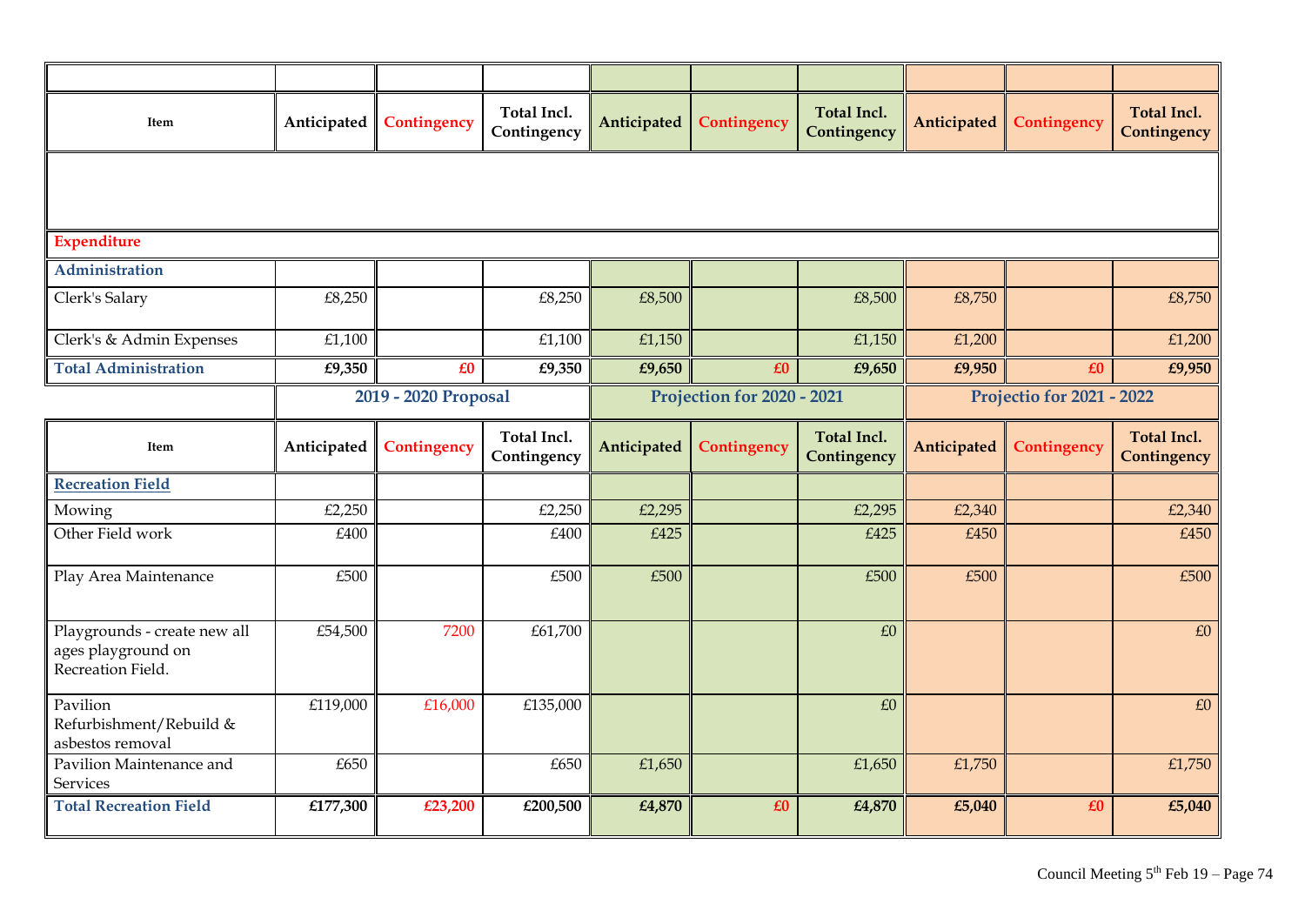| <b>Yarningale Common</b>                               |             |             |                            |                |             |                                   |                  |             |                                   |
|--------------------------------------------------------|-------------|-------------|----------------------------|----------------|-------------|-----------------------------------|------------------|-------------|-----------------------------------|
| Major Work                                             | £1,000      | 500         | £1,500                     | £1,000         | 1000        | £2,000                            | £1,000           | 1000        | £2,000                            |
| Mowing                                                 | £0          |             | £0                         | £0             |             | £0                                | £0               |             | £0                                |
| Maintenance                                            | £1,000      | $\Omega$    | £1,000                     | £1,000         | 500         | £1,500                            | £1,000           | 500         | £1,500                            |
| <b>Total Yarningale Common</b>                         | £2,000      | £500        | £2,500                     | £2,000         | £1,500      | £3,500                            | £2,000           | £1,500      | £3,500                            |
| Item                                                   | Anticipated | Contingency | Total Incl.<br>Contingency | Anticipated    | Contingency | <b>Total Incl.</b><br>Contingency | Anticipated      | Contingency | <b>Total Incl.</b><br>Contingency |
| <b>Other Village Areas</b>                             |             |             |                            |                |             |                                   |                  |             |                                   |
| Village Green                                          | £3,500      |             | £3,500                     | £700           |             | £700                              | £700             |             | £700                              |
| <b>Boys Club Field</b>                                 | £1,200      | $\Omega$    | £1,200                     | £1,200         |             | £1,200                            | 1200             |             | £1,200                            |
| Maintenance of Trees                                   | £500        | £500        | £1,000                     | $\pounds 0$    | 1000        | £1,000                            | $\pounds0$       | £1,000      | £1,000                            |
| Gritting, provision of Grit<br>bins, gritting services | £850        |             | £850                       | £0             | 650         | £650                              | £0               | £650        | £650                              |
| CLASP / CASE<br>/Neigbourhood Watch                    | £1,000      | £0          | £1,000                     | $\mathbf{0}$   |             | £0                                |                  |             | £0                                |
| Verges & Lye Green<br><b>Including Mowing</b>          | £3,150      |             | £3,150                     | £3,500         |             | £3,500                            | £3,500           |             | £3,500                            |
| Footpaths and Bridlepaths                              | £800        | £500        | £1,300                     | £1,000         | £500        | £1,500                            | £1,000           | £500        | £1,500                            |
| Tattle Bank                                            |             | £1,000      | £1,000                     | $\overline{0}$ | £1,000      | £1,000                            | $\boldsymbol{0}$ | £1,000      | £1,000                            |
| <b>Total other Village areas</b>                       | £11,000     | £2,000      | £13,000                    | £6,400         | £3,150      | £9,550                            | £6,400           | £3,150      | £9,550                            |